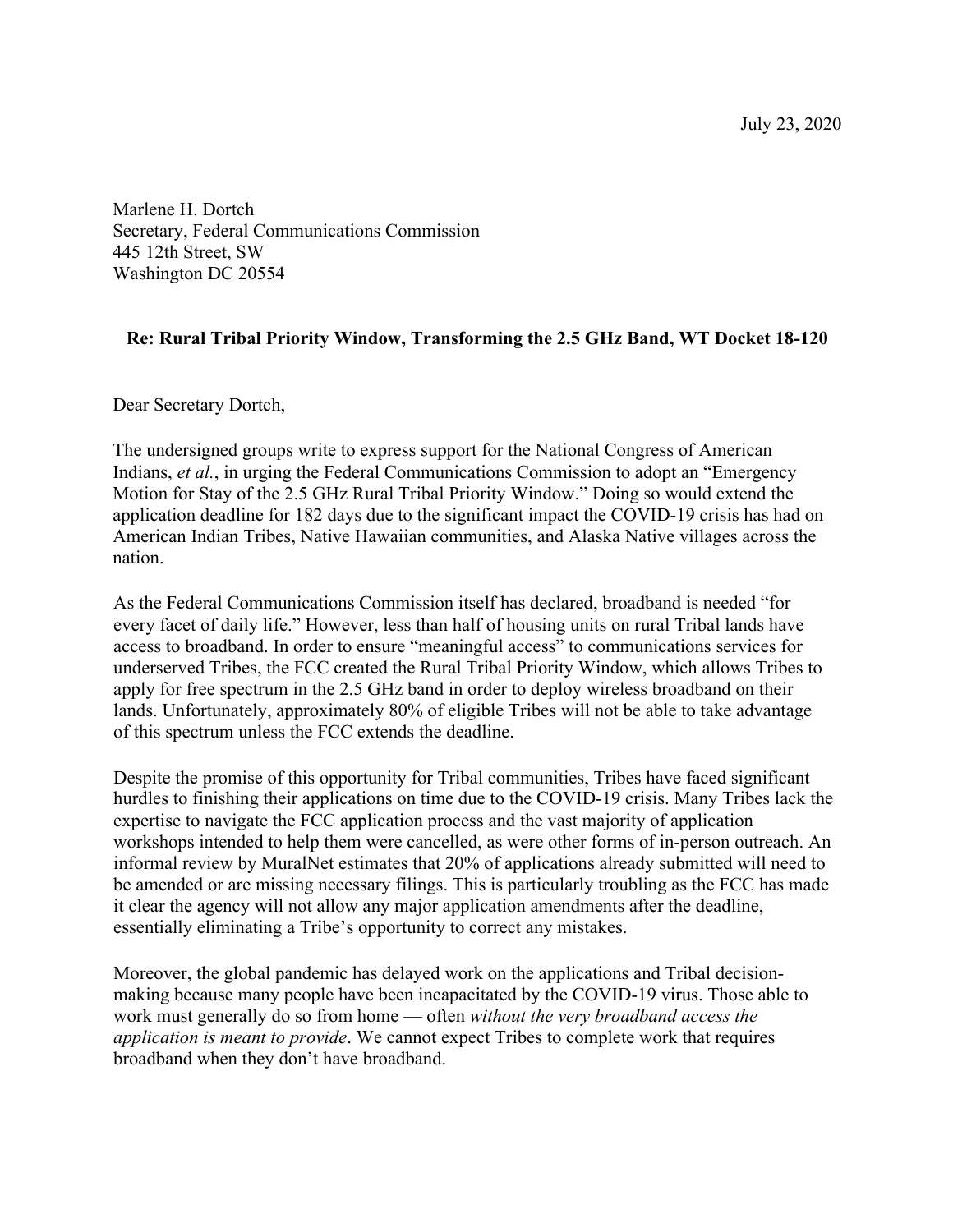By refusing to extend the Rural Tribal Priority Window, the FCC will prevent the vast majority of eligible Tribes from accessing this once-in-a-lifetime opportunity -- due to circumstances wholly outside of Tribal control. The FCC will also fail to achieve its own policy goals of promoting Tribal connectivity. Extending the 2.5 GHz Rural Tribal Priority Window is one small way the FCC can fulfill its commitment to Tribes. Doing so is the first step to addressing the inequities of this underserved population, giving Tribes, Native Hawaiian communities, and Alaska Native villages an actual chance to secure broadband access for their communities.

Sincerely,

Access Humboldt Access Now Advocates for Indigenous California Language Survival Alliance for California Traditional Arts AMERIND Critical Infrastructure AMERIND Risk Asian Americans Advancing Justice (AAJC) Benton Institute for Broadband & Society\* California Center for Rural Policy Center for Rural Strategies Common Cause Common Sense Community Informatics Lab at Simmons University Department of Public Transformation Environmental Defense Fund Fight for the Future First Nations Development Institute Free Press Friends of Buckingham Global Force for Healing Heart of the Rockies Initiative INCOMPAS Institute for Local Self-Reliance Internet Society Kentucky Resources Council, Inc. Long Beach Gray Panthers Media Alliance Merit Network, Inc. Mobile Beacon National Digital Inclusion Alliance National Hispanic Media Coalition Native American Finance Officers Association (NAFOA) Native Public Media New America's Open Technology Institute New Mexico Public Education Department